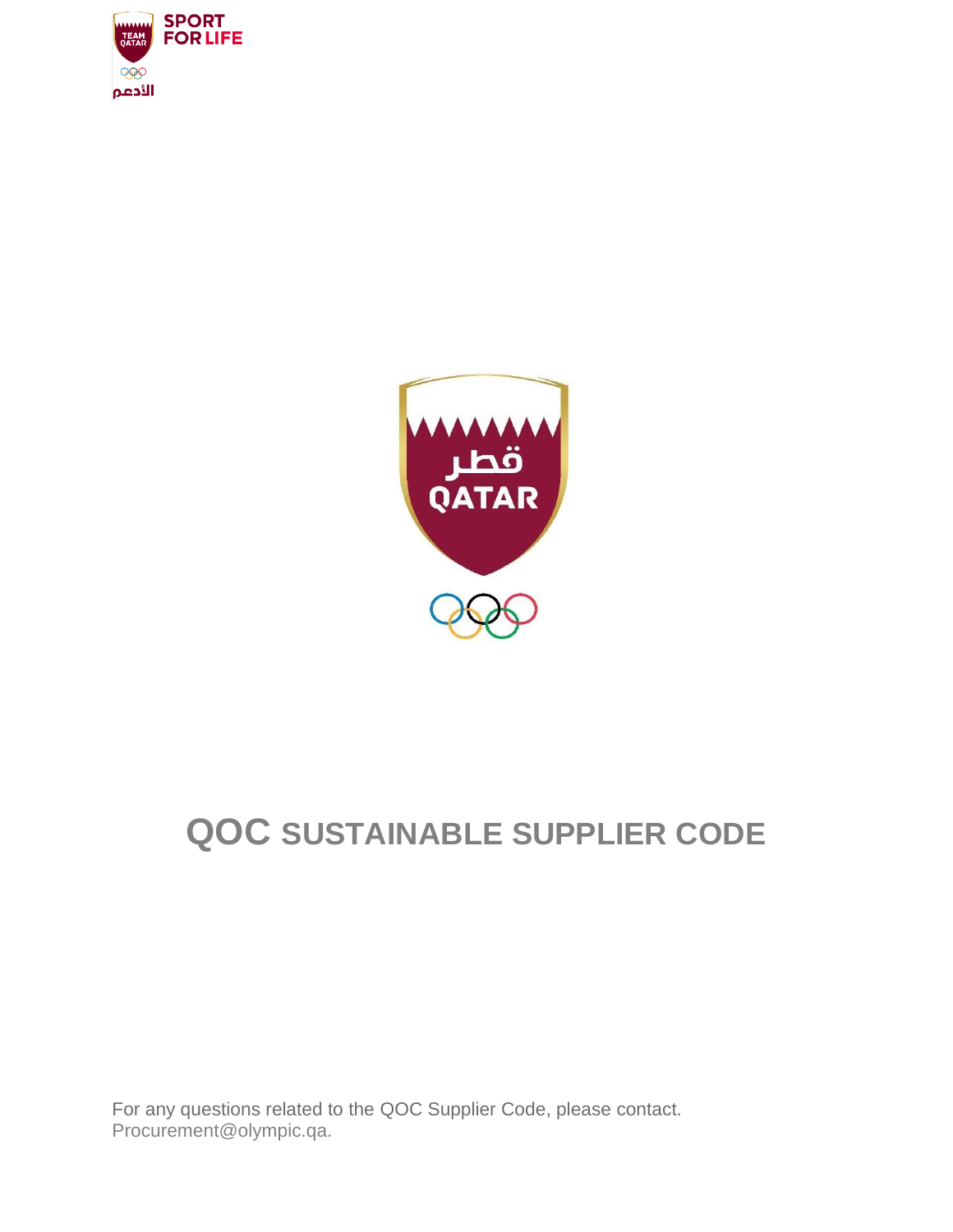

## Table of contents

| $\mathbf{1}$   |  |
|----------------|--|
| 2 <sup>1</sup> |  |
| $\overline{3}$ |  |
| $\overline{4}$ |  |
| 5              |  |
| 6              |  |
| $\overline{7}$ |  |
| 8              |  |
| 9              |  |
| 10             |  |
| 11             |  |
| 12             |  |
| 13             |  |
| 14             |  |

For any questions related to the QOC Supplier Code, please contact. Procurement@olympic.qa.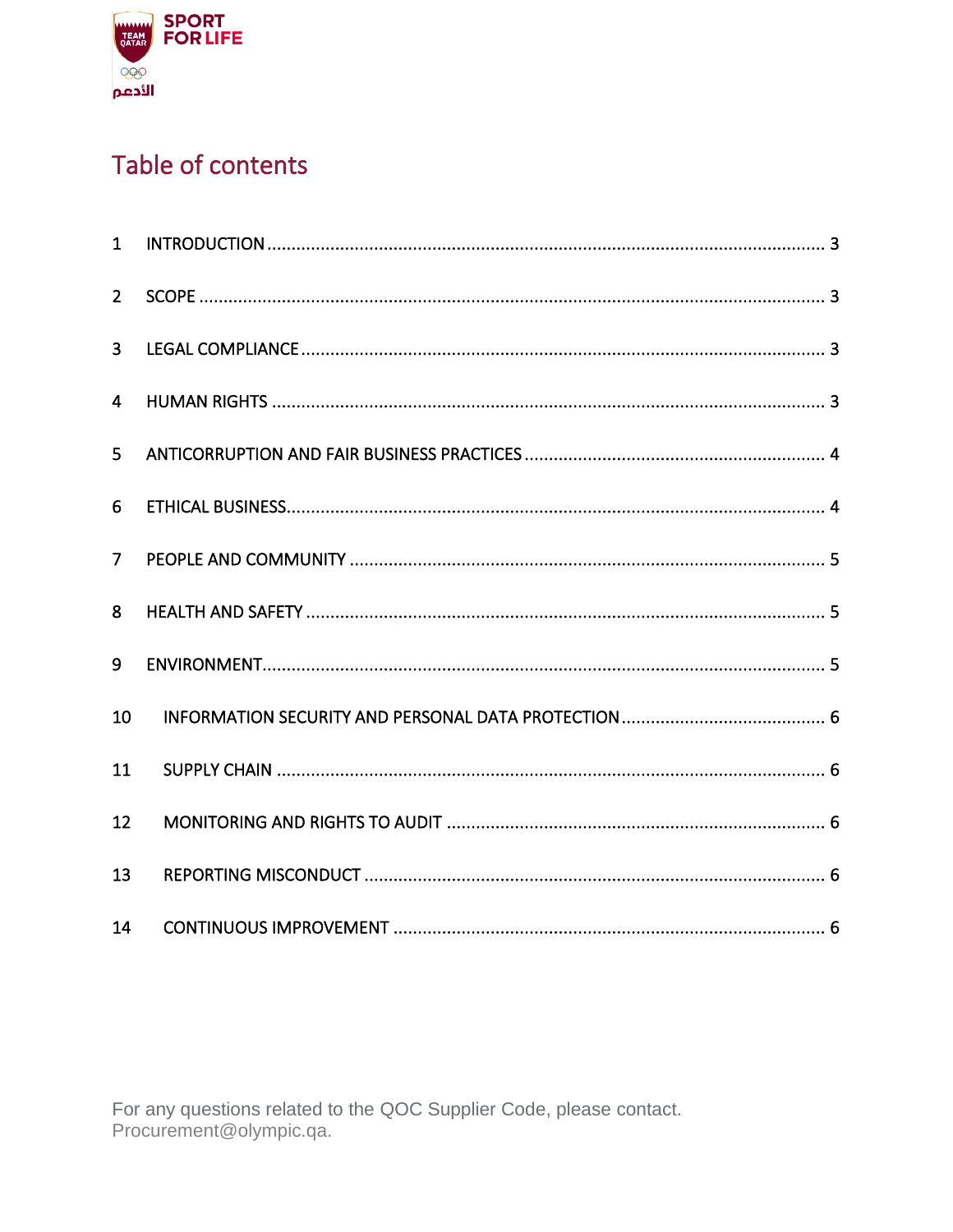

## <span id="page-2-0"></span>1 Introduction

As reflected in the QOC Purpose, Vision and Values, QOC is committed to the highest standards of sports practices , service quality and sustainability. We are committed to adhering to, and actively advocating the principles of the United Nations Global Compact in the areas of human rights, labour standards, environmental protection and anti-corruption. These principles reflect universally recognized normative standards such as the United Nations Universal Declaration of Human Rights and the core labour conventions of the International Labour Organisation.

The sustainability and ethical standards to which QOC is committed also extend to our relationships with suppliers. To ensure that our suppliers meet and support these expectations they are expected to adhere to this Supplier Code of Conduct and QOC GL will review suppliers' compliance with the Supplier Code of Conduct.

The general principles of our Supplier Code of Conduct are

## <span id="page-2-1"></span>2 Scope

This Code is relevant to all suppliers and their supply chain that provide goods and services to QOC . We recognize that our diverse supplier community includes suppliers with differing characteristics, size and complexity. We acknowledge policies and procedures may differ in scale and depth.

## <span id="page-2-2"></span>3 Legal Compliance

QOC is committed to conducting its activities in accordance with the highest ethical standards and in compliance with applicable laws and regulations in Qatar as well as internationally . We aim to meet or exceed requirements of applicable Quality, environmental, health and safety laws and regulations Standards, corporate standards and other standards to which QOC subscribes. We expect QOC Suppliers to do the same. In cases where applicable law conflicts with the provisions in this Supplier Code, QOC Suppliers are expected to comply with the law, while seeking to meet the underlying tenets of each standard within this Supplier Code.

## <span id="page-2-3"></span>4 Human Rights

We believe that all people are entitled to basic rights and freedoms regardless of where they are from, their religion, gender, race or any other status.

As a minimum we expect our suppliers and their supply chain to:

| Version :1.0 | <b>Issue Date: 23/11/2021</b> | Public | Page 3 of 6 |
|--------------|-------------------------------|--------|-------------|
|--------------|-------------------------------|--------|-------------|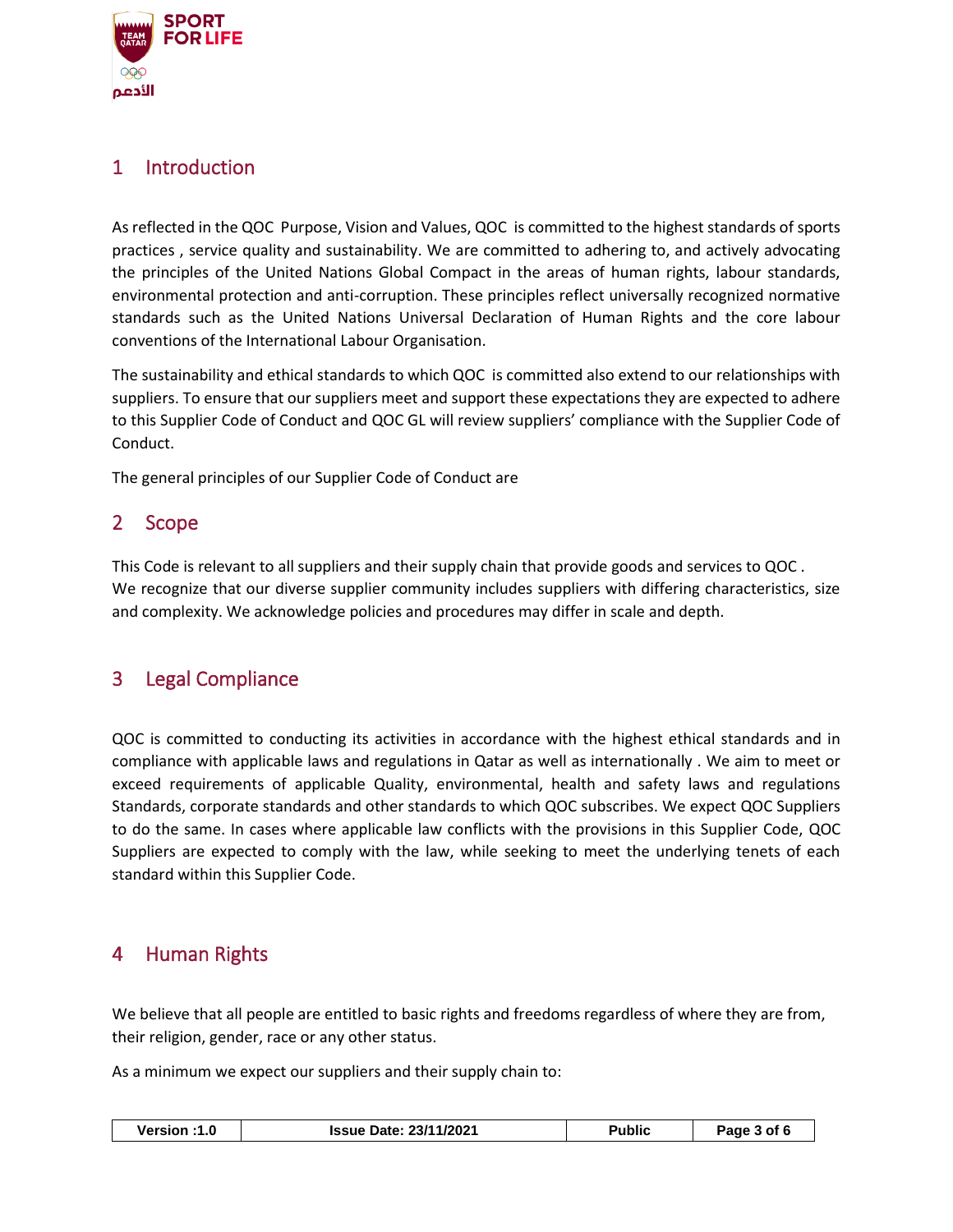

- $\circ$  Comply with all relevant local and national human rights, employment and anti-discrimination laws, and regulations.
- $\circ$  Comply with the global labor standards specified by the international labour organisation
- $\circ$  Not participate in child forced labour or involuntary labour and ensure all employees are legally entitled to work
- $\circ$  Actively address any infringements or adverse human rights impacts associated with their business activities, and Provide us with any relevant information relating to any regulatory enforcement action for non-compliance with employment laws.

We also encourage our suppliers to:

 $\circ$  strive to provide a workplace free of direct or indirect discrimination, including equal opportunities, workforce diversity and flexibility.

## <span id="page-3-0"></span>5 ANTICORRUPTION AND FAIR BUSINESS PRACTICES

Suppliers must conduct their business with honesty and integrity and in compliance with all applicable laws including compliance with all laws prohibiting improper payments, inducements, bribes, fraud and tax evasion.

## <span id="page-3-1"></span>6 Ethical Business

Ethical business is about respecting fairness, transparency and accountability by conducting business as openly as possible to enable stakeholders to make well-informed decisions in regard to our business. As well as showing a commitment to doing the right thing, good business ethics are a strong indicator of overall management capability and quality.

As a minimum we expect our suppliers to:

- $\circ$  Comply with all relevant laws and regulations in relation to competition and fair trading, unethical behaviour, bribery, corruption and other prohibited business practices in all countries where they operate, and
- o Respect confidentiality and not misuse QOC information.
- o We also encourage our suppliers to:
- o Act in a principled way regardless of the jurisdiction they operate in
- $\circ$  Seek to align with key global initiatives that promote responsible business practices
- o Assess and voluntarily subscribe to external sustainability codes of practice, across social, economic and environmental dimensions, relevant to their industry
- $\circ$  Develop an understanding of the emerging material trends and issues likely to impact their business and develop appropriate responses, which are shared with stakeholders
- $\circ$  Seek to progressively embed the management of sustainability issues into business as usual practice
- $\circ$  Have written corporate governance policies that outline appropriate conduct and standards for the organisation, its people (both employees and contractors) and suppliers, and

| <b>Issue Date: 23/11/2021</b><br><b>Version</b> :1<br>Page 4 of 6<br>'ublic |
|-----------------------------------------------------------------------------|
|-----------------------------------------------------------------------------|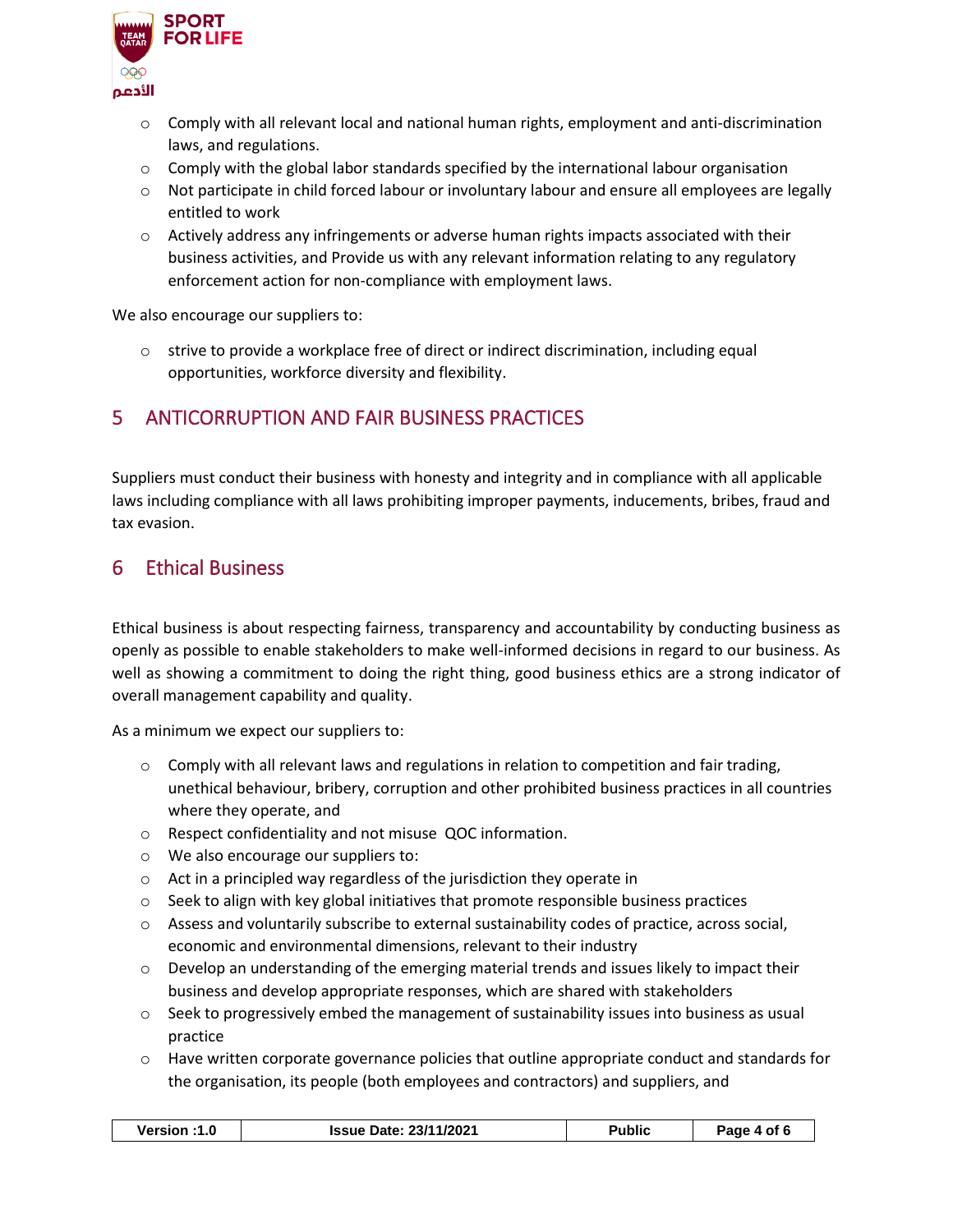

 $\circ$  Provide a formal complaints management process for employees, suppliers and members of the communities in which they operate or provide services to.

## <span id="page-4-0"></span>7 People and Community

Businesses and their staff are an important part of the communities in which they operate. Being actively involved in their community in a way that positively contributes to society underpins sustainable business practices.

We encourage our suppliers to:

- $\circ$  proactively engage with community stakeholders to understand and help address key issues and opportunities in the communities where they have a presence, and
- $\circ$  value inclusion and diversity within their own operations, including identifying opportunities for contributing to strong communities, meaningful careers and business opportunities for groups that might be under represented in their organization or supply chain.

## <span id="page-4-1"></span>8 Health and Safety

QOC believes all workers have the right to work in a safe and healthy environment free from workrelated injuries and illnesses.

As a minimum we expect our suppliers to:

- $\circ$  comply with all relevant local and national occupational health and safety laws, and regulations.
- o We also encourage our suppliers to:
	- $\circ$  commit to maintaining and improving a safe and healthy working environment for all staff, contractors and visitors
	- o protect against harm by eliminating or minimizing risks
	- $\circ$  provide necessary information, instruction, training and supervision so their people can do their job safely and effectively, and have written health and safety policies and systems in place to monitor and manage risks and incidents.

## <span id="page-4-2"></span>9 Environment

Suppliers shall apply a precautionary approach to environmental matters and shall work to minimize negative environmental impact from its operations, products and activities.

Suppliers shall comply with existing legislation and regulations regarding the protection of the environment.

| Version :1.0 | <b>Issue Date: 23/11/2021</b> | Public | Page 5 of 6 |
|--------------|-------------------------------|--------|-------------|
|--------------|-------------------------------|--------|-------------|